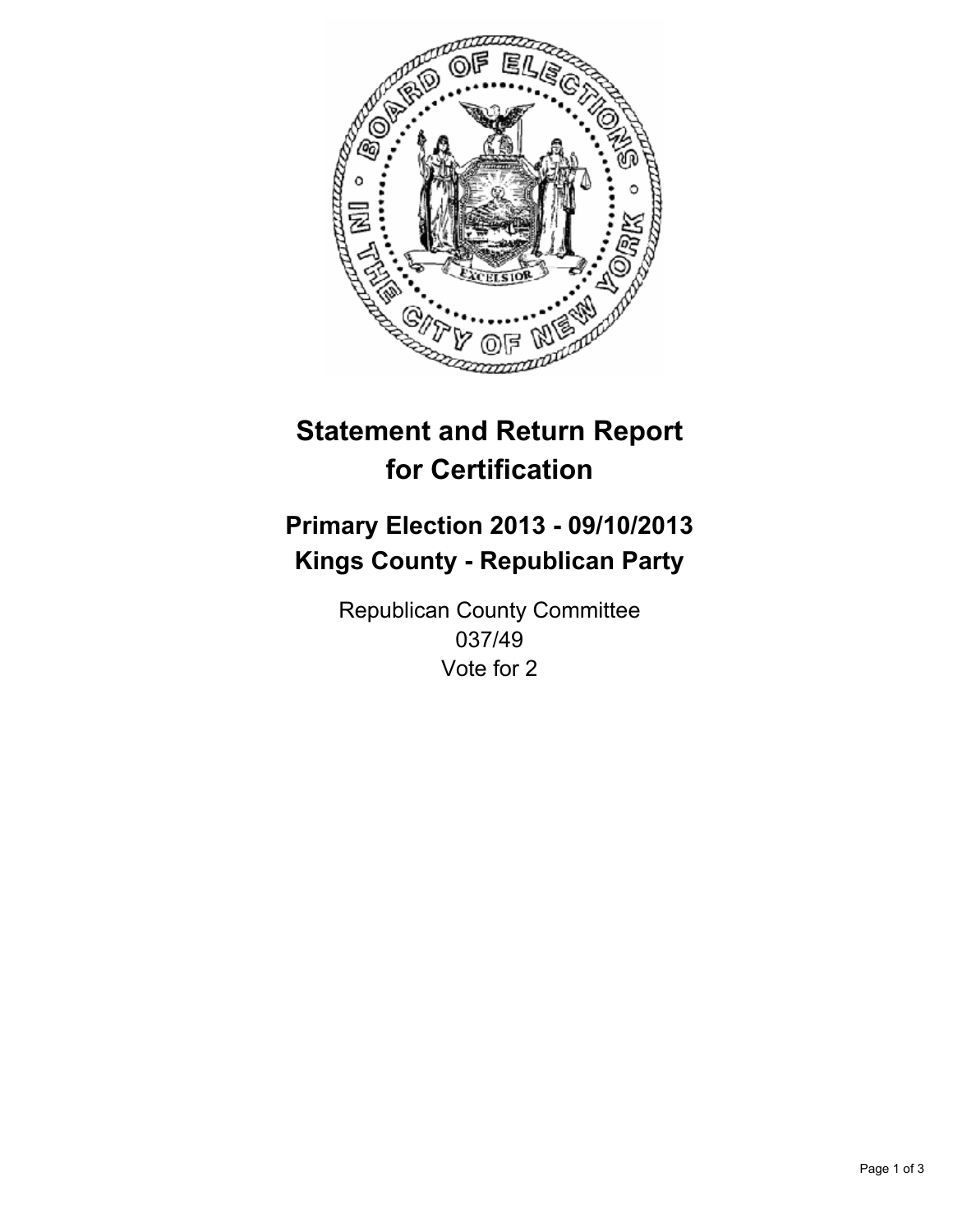

### **Assembly District 49**

| <b>EMERGENCY</b>       | 0  |
|------------------------|----|
| ABSENTEE/MILITARY      | 0  |
| <b>FEDERAL</b>         | 0  |
| SPECIAL PRESIDENTIAL   | 0  |
| <b>AFFIDAVIT</b>       | 0  |
| NANCY Y. CAMINITI      | 12 |
| JOSEPH J. PAGNELLO     | 17 |
| <b>TONY TRONG TIEU</b> | 4  |
| <b>Total Votes</b>     | 33 |